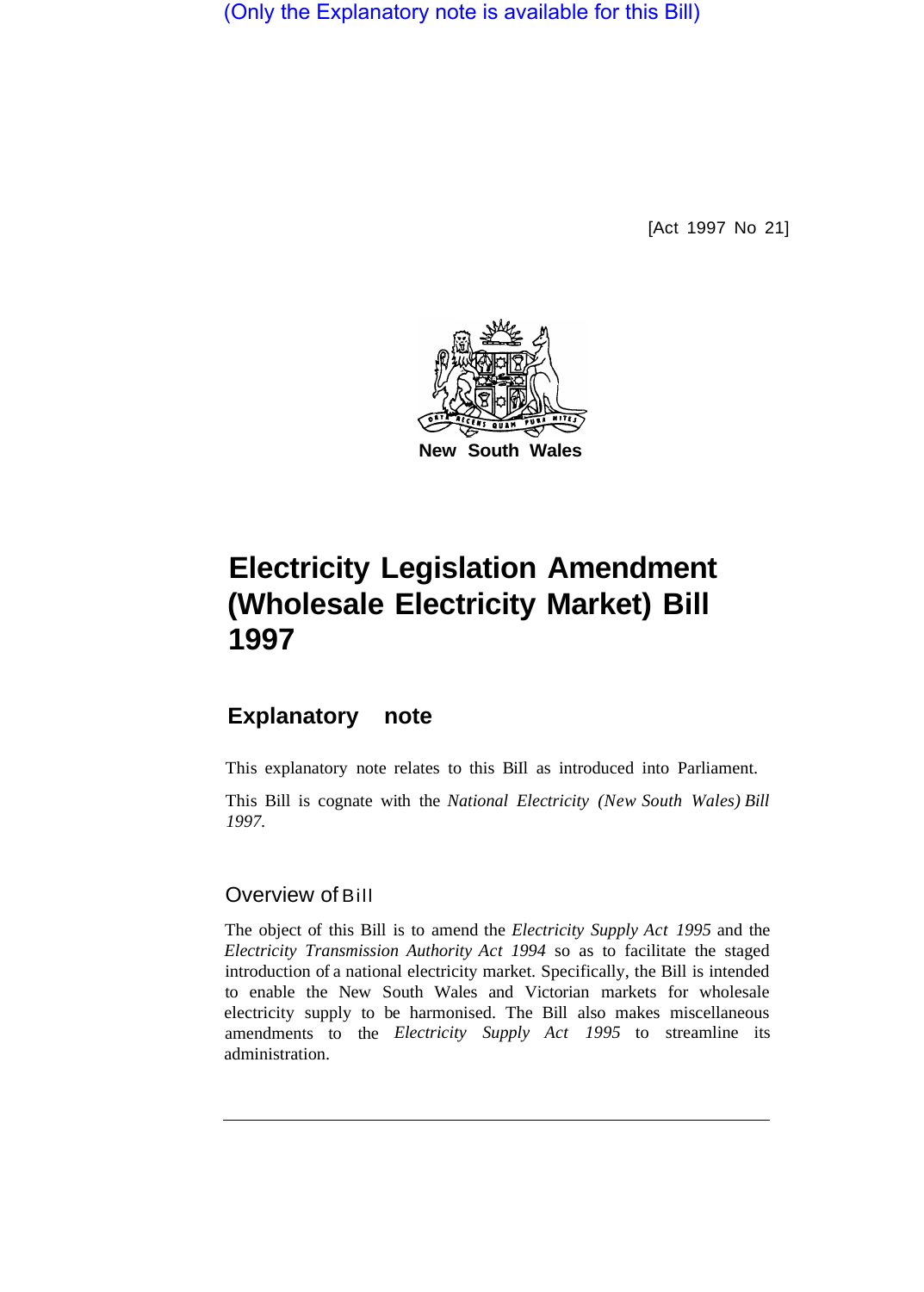Electricity Legislation Amendment (Wholesale Electricity Market) Bill 1997 [Act 1997 No 21]

Explanatory note

### Outline of provisions

**Clause 1** sets out the name (also called the short title) of the proposed Act.

**Clause 2** provides for the commencement of the proposed Act on a day or days to be appointed by proclamation.

**Clause 3** is a formal provision giving effect to the amendments to the *Electricity Supply Act 1995* set out in Schedule 1.

**Clause 4** is a formal provision giving effect to the amendments to the *Electricity Transmission Authority Act 1994* set out in Schedule 2.

#### **Schedule 1 Amendment of Electricity Supply Act 1995**

#### **Functions of Market and System Operator**

It is proposed to amend section 78 of the Act so as to make it clear that the functions of the Market and System Operator extend to entering into, and regulating the conduct of participants in, interstate wholesale market arrangements (Schedule 1 [ 17] and [18]) and to amend section 82 of the Act so as to make it clear that money received or paid out in connection with such arrangements is channelled through the Market Settlements Fund administered by the Market and System Operator (Schedule 1 [19] and [20]).

#### **Wholesale supply arrangements**

It is proposed to amend sections 8, 12, 16 and 98 of the Act so as to enable interstate wholesale market operators to participate in the New South Wales wholesale market for electricity without having to hold an authorisation under the Act (Schedule 1 [1],  $[2]$ ,  $[3]$  and  $[21]$ ). Section 8 restricts network operators in the operation of their transmission or distribution systems, section 12 restricts wholesale traders in their capacity to enter into wholesale supply arrangements, section 16 restricts electricity distributors in the operation of their distribution systems and section 98 renders certain electricity supply arrangements unenforceable. Definitions used in the amendments *(interstate wholesale market agreement* and *interstate wholesale market operator)* are proposed to be inserted in the Dictionary to the Act (Schedule 1 [30]).

#### **Miscellaneous amendments**

It is proposed to make the following miscellaneous amendments to the Act:

(a) the amendment of sections 19 and 39 of the Act, so as to make compliance with certain requirements concerning the preparation of customer connection contracts and customer supply contracts a condition of an electricity distributor's licence and a retail supplier's licence, respectively (Schedule l [4] and [9]),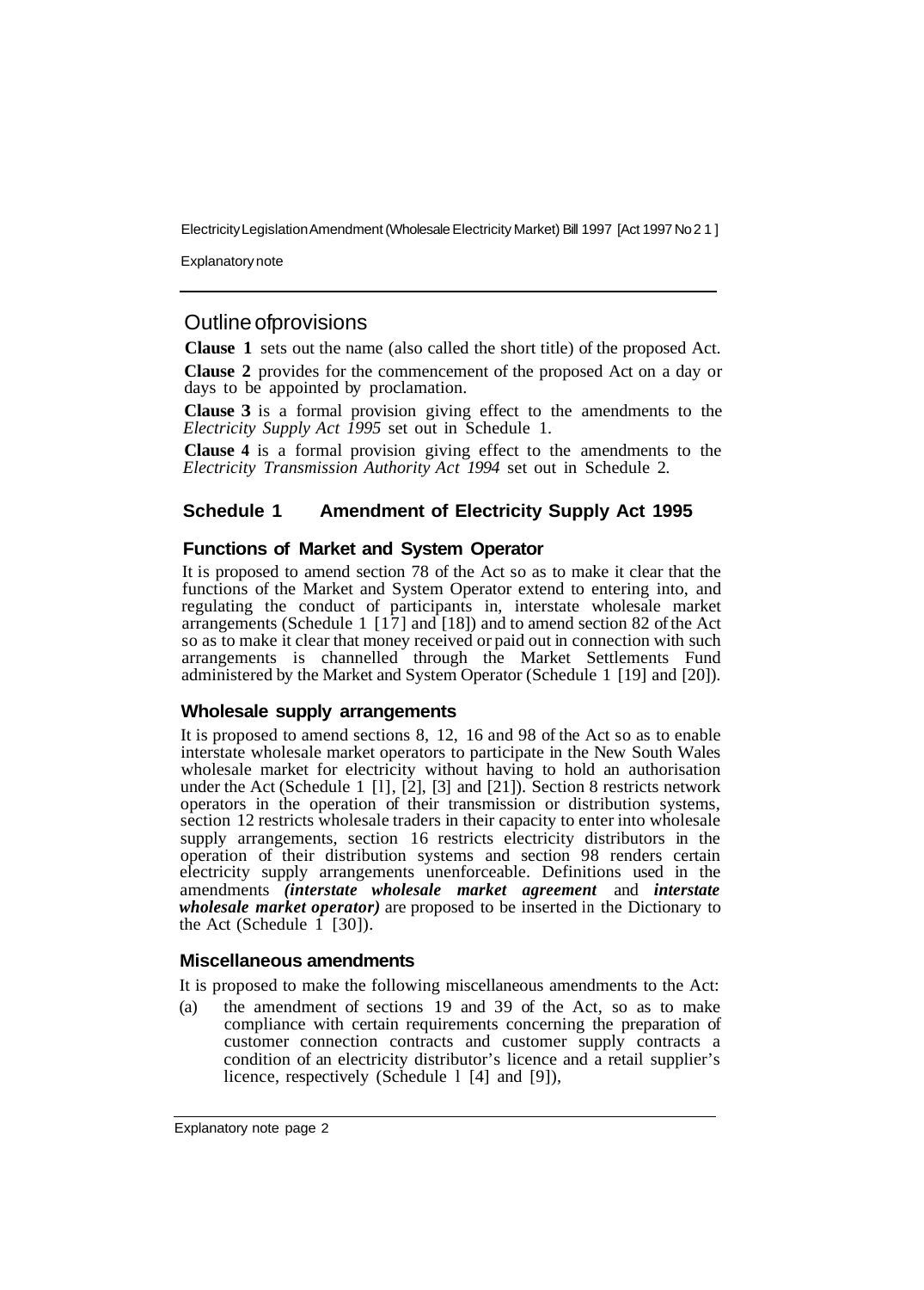Electricity Legislation Amendment (Wholesale Electricity Market) Bill 1997 [Act 1997 No 21]

Explanatory note

- the amendment of sections 20 and 40 of the Act, so as to convert references to the Government Pricing Tribunal to references to that body under its new name of the Independent Pricing and Regulatory Tribunal (Schedule 1 [5] and [10]), (b)
- the amendment of sections 23 and 43 of the Act, and the substitution of the definitions of *retail supplier* and *wholesale supplier* in the Dictionary to the Act, so as to clarify the meaning of those expressions and of the expressions *standard form customer supply contract* and *negotiated customer supply contract* and, in turn the expression *customer supply contract* (Schedule 1 [6], [7], [l l], [12], [31] and [32]),  $(c)$
- the amendment of section 25 of the Act, so as to ensure that customers requiring an increased capacity from a newly extended distribution system are required to contribute to the costs of the extension (Schedule 1 [8]), (d)
- the amendment of section 48 of the Act, so as to enable a notice requiring the owner of premises to trim trees interfering with electricity works to be sent to the occupier of the premises as an alternative to being sent to the owner (Schedule 1 [13]), (e)
- the amendment of section 60 of the Act, so as to enable compensation to be paid to the occupier of premises as well as to the owner of premises for damage arising out of the exercise of statutory powers of entry in relation to the premises (Schedule 1 [14] and [15]), (f)
- the insertion of a new section 63A into the Act, so as to make it clear that powers of entry existing apart from the Act are not affected by the powers of entry conferred by the Act (Schedule 1 [16]), (g)
- the substitution of section 103 of the Act, and the amendment of Schedule 2 to the Act, so as to enable the imposition and recovery of annual authorisation and licence fees (Schedule 1 [22] and [26]), (h)
- the amendment of section 106 of the Act, so as to enable regulations to be made with respect to the preparation of safety plans by network operators (Schedule 1 [23]), (i)
- the amendment of section 106 of the Act, so as to make it clear that a regulation exempting persons or matters from provisions of the Act may do so either unconditionally or subject to conditions (Schedule 1 [24]), (j)